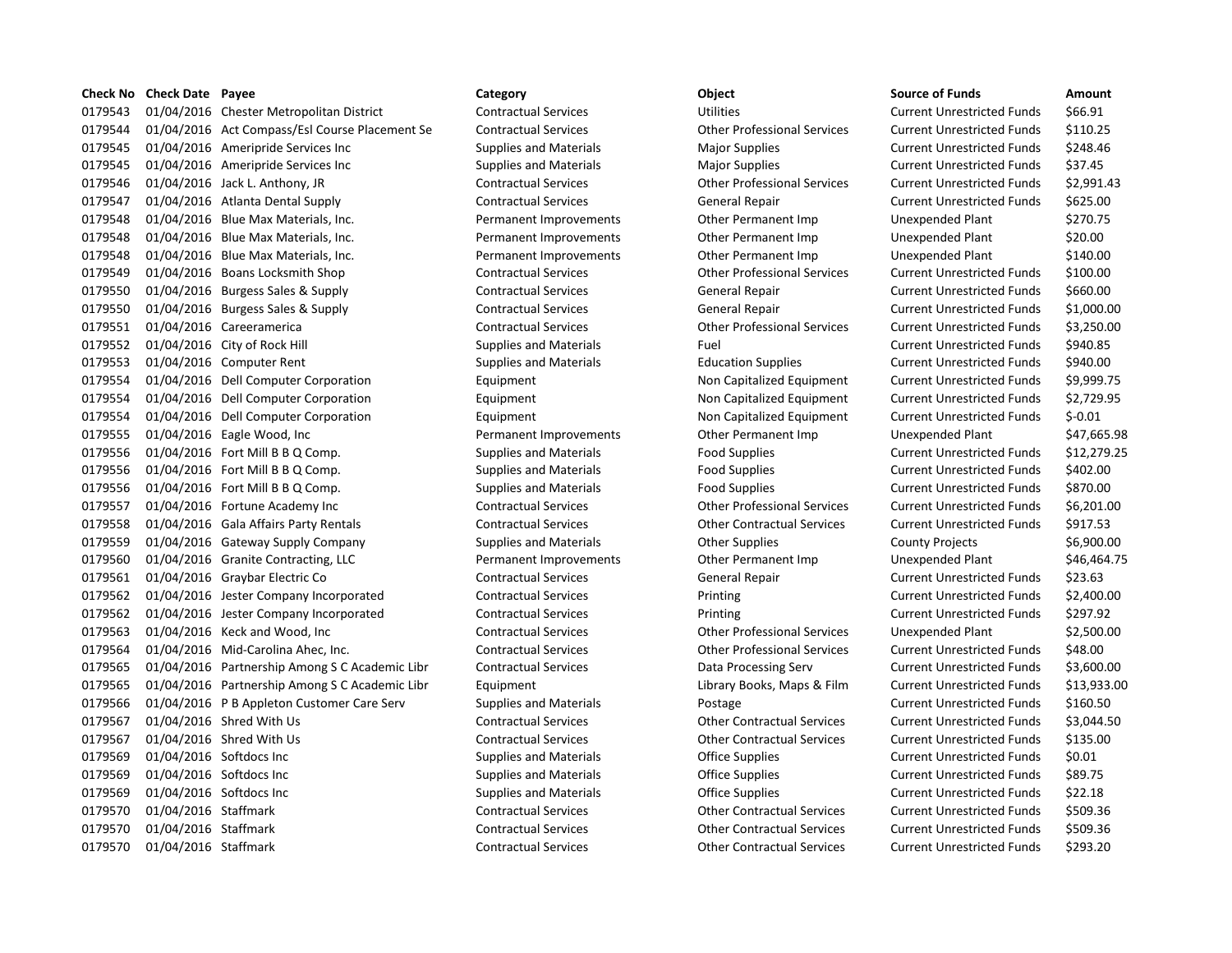| <b>Check No</b> | <b>Check Date Payee</b> |                                                | Category                      | Object                               | <b>Source of Funds</b>            | Amount    |
|-----------------|-------------------------|------------------------------------------------|-------------------------------|--------------------------------------|-----------------------------------|-----------|
| 0179570         | 01/04/2016 Staffmark    |                                                | <b>Contractual Services</b>   | <b>Other Professional Services</b>   | <b>Current Unrestricted Funds</b> | \$175.92  |
| 0179570         | 01/04/2016 Staffmark    |                                                | <b>Contractual Services</b>   | <b>Other Professional Services</b>   | <b>Current Unrestricted Funds</b> | \$293.20  |
| 0179571         |                         | 01/04/2016 Trolleys, Inc.                      | <b>Contractual Services</b>   | <b>Education &amp; Training Serv</b> | <b>Current Unrestricted Funds</b> | \$880.00  |
| 0179572         |                         | 01/04/2016 Waiter's Choice Catering            | <b>Supplies and Materials</b> | <b>Food Supplies</b>                 | <b>Current Unrestricted Funds</b> | \$13,658  |
| 0179573         |                         | 01/04/2016 Jacksons Kitchen                    | <b>Supplies and Materials</b> | <b>Food Supplies</b>                 | <b>Current Unrestricted Funds</b> | \$3,832.5 |
| 0179576         |                         | 01/06/2016 Hilton Garden Inn Rock Hill         | Travel                        | Travel                               | <b>Current Unrestricted Funds</b> | \$3,696.4 |
| 0179576         |                         | 01/06/2016 Hilton Garden Inn Rock Hill         | Travel                        | Travel                               | <b>Current Unrestricted Funds</b> | \$0.00    |
| 0179580         |                         | 01/06/2016 Natl Assoc for Community College En | <b>Fixed Charges</b>          | Dues & Membership Fees               | <b>Current Unrestricted Funds</b> | \$750.00  |
| 0179580         |                         | 01/06/2016 Natl Assoc for Community College En | <b>Fixed Charges</b>          | Dues & Membership Fees               | <b>Current Unrestricted Funds</b> | \$0.00    |
| 0179581         |                         | 01/06/2016 Reserve Account                     | <b>Supplies and Materials</b> | Postage                              | <b>Current Unrestricted Funds</b> | \$6,000.0 |
| 0179583         | 01/06/2016 SCCEOPP      |                                                | Travel                        | Travel                               | <b>Current Restricted Funds</b>   | \$1,600.0 |
| 0179583         | 01/06/2016 SCCEOPP      |                                                | Travel                        | Travel                               | <b>Current Restricted Funds</b>   | \$0.00    |
| 0179583         | 01/06/2016 SCCEOPP      |                                                | Travel                        | In State Registration Fee            | <b>Current Restricted Funds</b>   | \$1,020.0 |
| 0179612         |                         | 01/07/2016 S C Assoc of Student Fin Aid Admin  | Travel                        | In State Registration Fee            | <b>Current Unrestricted Funds</b> | \$75.00   |
| 0179616         |                         | 01/08/2016 FlightPath Agency                   | <b>Contractual Services</b>   | Advertising                          | <b>Current Unrestricted Funds</b> | \$2,575.0 |
| 0179617         |                         | 01/08/2016 Grace Outdoor, LLC                  | <b>Contractual Services</b>   | Advertising                          | <b>Current Unrestricted Funds</b> | \$2,000.0 |
| 0179618         |                         | 01/08/2016 HBR Healthcare Compny, Inc.         | <b>Supplies and Materials</b> | <b>Education Supplies</b>            | <b>Current Restricted Funds</b>   | \$15,750  |
| 0179619         |                         | 01/08/2016 JJ Keller & Associates Inc          | <b>Supplies and Materials</b> | <b>Education Supplies</b>            | <b>Current Unrestricted Funds</b> | \$125.02  |
| 0179619         |                         | 01/08/2016 JJ Keller & Associates Inc          | <b>Supplies and Materials</b> | <b>Education Supplies</b>            | <b>Current Unrestricted Funds</b> | \$1,835.4 |
| 0179619         |                         | 01/08/2016 JJ Keller & Associates Inc          | <b>Supplies and Materials</b> | <b>Education Supplies</b>            | <b>Current Unrestricted Funds</b> | \$129.99  |
| 0179619         |                         | 01/08/2016 JJ Keller & Associates Inc          | <b>Supplies and Materials</b> | <b>Education Supplies</b>            | <b>Current Unrestricted Funds</b> | \$221.40  |
| 0179620         |                         | 01/08/2016 Lancaster News                      | <b>Contractual Services</b>   | Advertising                          | <b>Current Unrestricted Funds</b> | \$1,873.1 |
| 0179621         |                         | 01/08/2016 LogRhythm, Inc                      | <b>Contractual Services</b>   | <b>Other Contractual Services</b>    | <b>Current Unrestricted Funds</b> | \$7,239.5 |
| 0179622         |                         | 01/08/2016 Malwarebytes Corporation            | <b>Contractual Services</b>   | <b>Other Contractual Services</b>    | <b>Current Unrestricted Funds</b> | \$8,388.0 |
| 0179623         |                         | 01/08/2016 OnLine Learning Consortium Inc      | <b>Contractual Services</b>   | <b>Education &amp; Training Serv</b> | <b>Current Restricted Funds</b>   | \$5,547.0 |
| 0179623         |                         | 01/08/2016 OnLine Learning Consortium Inc      | Travel                        | Travel                               | <b>Current Restricted Funds</b>   | \$3,698.0 |
| 0179624         |                         | 01/08/2016 White Office Furniture              | <b>Contractual Services</b>   | <b>Other Professional Services</b>   | Unexpended Plant                  | \$1,250.0 |
| 0179624         |                         | 01/08/2016 White Office Furniture              | <b>Contractual Services</b>   | <b>Other Professional Services</b>   | Unexpended Plant                  | \$450.00  |
| 0179625         | 01/08/2016 Youvisit Llc |                                                | <b>Contractual Services</b>   | Advertising                          | <b>Current Unrestricted Funds</b> | \$1,526.0 |
| 0179626         |                         | 01/08/2016 Act Compass/Esl Course Placement Se | <b>Contractual Services</b>   | <b>Other Professional Services</b>   | <b>Current Unrestricted Funds</b> | \$92.25   |
| 0179627         |                         | 01/08/2016 Canon Solutions America Inc         | <b>Fixed Charges</b>          | Leased To Own Equip                  | <b>Current Unrestricted Funds</b> | \$6.59    |
| 0179627         |                         | 01/08/2016 Canon Solutions America Inc         | <b>Fixed Charges</b>          | Leased To Own Equip                  | <b>Current Unrestricted Funds</b> | \$606.44  |
| 0179627         |                         | 01/08/2016 Canon Solutions America Inc         | <b>Fixed Charges</b>          | Leased To Own Equip                  | <b>Current Unrestricted Funds</b> | \$81.53   |
| 0179627         |                         | 01/08/2016 Canon Solutions America Inc         | <b>Fixed Charges</b>          | Leased To Own Equip                  | <b>Current Unrestricted Funds</b> | \$56.10   |
| 0179628         |                         | 01/08/2016 Catering Affairs                    | <b>Supplies and Materials</b> | <b>Food Supplies</b>                 | <b>Current Unrestricted Funds</b> | \$1,449.6 |
| 0179629         |                         | 01/08/2016 Dade Paper and Bag Co               | <b>Supplies and Materials</b> | Janitorial Supplies                  | <b>Current Unrestricted Funds</b> | \$557.10  |
| 0179629         |                         | 01/08/2016 Dade Paper and Bag Co               | <b>Supplies and Materials</b> | Janitorial Supplies                  | <b>Current Unrestricted Funds</b> | \$2,379.6 |
| 0179630         |                         | 01/08/2016 Davis & Floyd, Inc.                 | Permanent Improvements        | Fees, Arch, Eng & Other              | Unexpended Plant                  | \$5,045.0 |
| 0179630         |                         | 01/08/2016 Davis & Floyd, Inc.                 | Permanent Improvements        | Reimbursables                        | Unexpended Plant                  | \$163.49  |
| 0179631         |                         | 01/08/2016 Education to Go                     | <b>Contractual Services</b>   | <b>Other Professional Services</b>   | <b>Current Unrestricted Funds</b> | \$65.00   |
| 0179632         |                         | 01/08/2016 Graybar Electric Co                 | <b>Contractual Services</b>   | General Repair                       | <b>Current Unrestricted Funds</b> | \$123.67  |
| 0179633         |                         | 01/08/2016 Keck and Wood, Inc                  | Permanent Improvements        | Fees, Arch, Eng & Other              | Unexpended Plant                  | \$2,065.0 |

# 0179570 01/04/2016 Staffmark Contractual Services Other Professional Services Current Unrestricted Funds \$293.20 0179571 01/04/2016 Trolleys, Inc Contractual Services Education & Training Serv Current Unrestricted Funds \$880.00 0179572 01/04/2016 Waiter's Choice Catering Supplies and Materials Food Supplies Current Unrestricted Funds \$13,658.20 0179573 01/04/2016 Jacksons Kitchen Supplies and Materials Food Supplies Current Unrestricted Funds \$3,832.50 0179576 01/06/2016 Hilton Garden Inn Rock Hill Travel Travel Current Unrestricted Funds \$3,696.42 0179576 01/06/2016 Hilton Garden Inn Rock Hill Travel Travel Current Unrestricted Funds \$0.00 Fixed Charges **12016 12016 National Associate Engine Constructed Constructed Funds** 5750.00 Fixed Charges The Community Community Community Community Community Community Conservation Current Unrestricted Funds \$0.00 Supplies and Materials **Current Supplies and Materials Postage Current Unrestricted Funds \$6,000.00** Travel **Travel Travel Travel Current Restricted Funds** \$1,600.00 Travel **Travel School School School School Travel Current Restricted Funds 50.00** Travel **11785 1179583 In State Registration Fee** Current Restricted Funds \$1,020.00 Travel **12016 1217 Contrarest Entertainment Finance Current Unrestricted Funds \$75.00** Contractual Services **Advertising Current Unrestricted Funds** \$2,575.00 Contractual Services **Contractual Services** Advertising Current Unrestricted Funds \$2,000.00 0179618 01/08/2016 HBR Healthcare Compny, Inc Supplies and Materials Education Supplies Current Restricted Funds \$15,750.00 Supplies and Materials **Education Supplies** Current Unrestricted Funds \$125.02 0179619 01/08/2016 J J Keller & Associates Inc Supplies and Materials Education Supplies Current Unrestricted Funds \$1,835.40 0179619 01/08/2016 J J Keller & Associates Inc Supplies and Materials Education Supplies Current Unrestricted Funds \$129.99 Supplies and Materials **Education Supplies** Current Unrestricted Funds \$221.40 0179620 01/08/2016 Lancaster News Contractual Services Advertising Current Unrestricted Funds \$1,873.14 Contractual Services **Contractual Services** Current Unrestricted Funds \$7,239.56 0179622 01/08/2016 Malwarebytes Corporation Contractual Services Other Contractual Services Current Unrestricted Funds \$8,388.00 Contractual Services **1.2016 Inc. 2016** Education & Training Serv Current Restricted Funds 55,547.00 Travel **Travel Current Restricted Funds** 53,698.00 0179624 01/08/2016 White Office Furniture Contractual Services Other Professional Services Unexpended Plant \$1,250.00 0179624 01/08/2016 White Office Furniture Contractual Services Other Professional Services Unexpended Plant \$450.00 Contractual Services **21,526.00** Advertising Current Unrestricted Funds \$1,526.00 0179626 01/08/2016 Act Compass/Esl Course Placement Se Contractual Services Other Professional Services Current Unrestricted Funds \$92.25 Fixed Charges **1796** Leased To Own Equip Current Unrestricted Funds \$6.59 Fixed Charges **Canon Canon Solutions America Inc.** Current Unrestricted Funds \$606.44 Fixed Charges **Canon Canon Solutions America** Leased To Own Equip Current Unrestricted Funds \$81.53 Fixed Charges **12020 Canon Solutions America** Leased To Own Equip Current Unrestricted Funds \$56.10 0179628 01/08/2016 Catering Affairs Supplies and Materials Food Supplies Current Unrestricted Funds \$1,449.60 0179629 01/08/2016 Dade Paper and Bag Co Supplies and Materials Janitorial Supplies Current Unrestricted Funds \$557.10 0179629 01/08/2016 Dade Paper and Bag Co Supplies and Materials Janitorial Supplies Current Unrestricted Funds \$2,379.63 Permanent Improvements Fees, Arch, Eng & Other Unexpended Plant \$5,045.00 Permanent Improvements **163.49** Reimbursables **Reimbursables** Unexpended Plant \$163.49 0179631 01/08/2016 Education to Go Contractual Services Other Professional Services Current Unrestricted Funds \$65.00 0179632 01/08/2016 Graybar Electric Co Contractual Services General Repair Current Unrestricted Funds \$123.67 Permanent Improvements Fees, Arch, Eng & Other Unexpended Plant \$2,065.00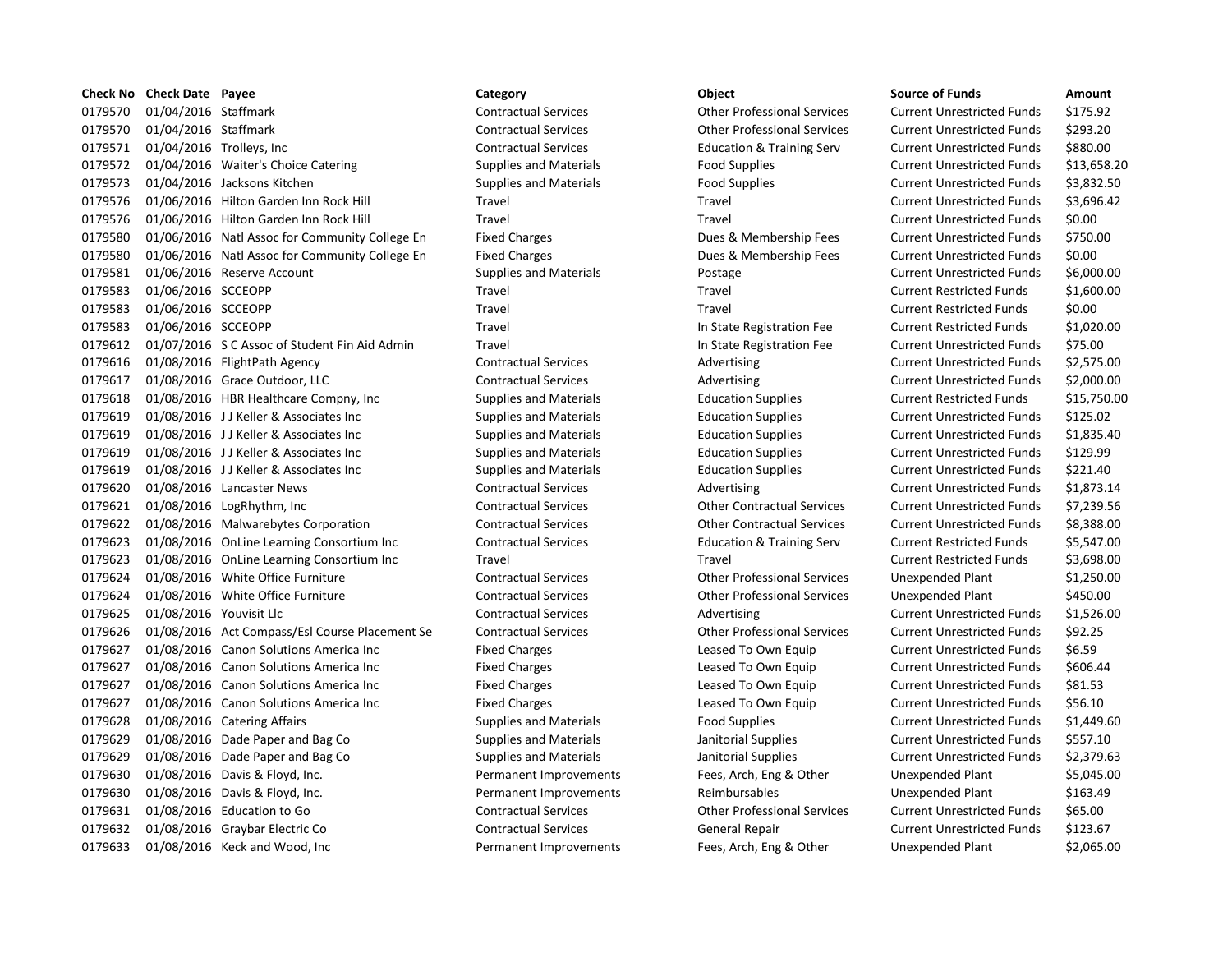| <b>Check No</b> | <b>Check Date Payee</b> |                                                | Category                      | Object                               | <b>Source of Funds</b>            | Amount    |
|-----------------|-------------------------|------------------------------------------------|-------------------------------|--------------------------------------|-----------------------------------|-----------|
| 0179634         |                         | 01/08/2016 Kone Inc. 6082                      | <b>Contractual Services</b>   | <b>Other Contractual Services</b>    | <b>Current Unrestricted Funds</b> | \$440.00  |
| 0179635         |                         | 01/08/2016 Love Security Services Inc          | <b>Contractual Services</b>   | <b>Other Contractual Services</b>    | <b>Current Unrestricted Funds</b> | \$594.00  |
| 0179635         |                         | 01/08/2016 Love Security Services Inc          | <b>Contractual Services</b>   | <b>Other Contractual Services</b>    | <b>Current Unrestricted Funds</b> | \$588.60  |
| 0179635         |                         | 01/08/2016 Love Security Services Inc          | <b>Contractual Services</b>   | <b>Other Contractual Services</b>    | <b>Current Unrestricted Funds</b> | \$594.00  |
| 0179636         |                         | 01/08/2016 Mid-Carolina Ahec, Inc.             | <b>Contractual Services</b>   | <b>Other Professional Services</b>   | <b>Current Unrestricted Funds</b> | \$148.00  |
| 0179637         |                         | 01/08/2016 Ontario Investments, Inc.           | <b>Fixed Charges</b>          | Leased To Own Equip                  | <b>Current Unrestricted Funds</b> | \$1,730.1 |
| 0179638         |                         | 01/08/2016 Praxair Distribution Inc            | <b>Supplies and Materials</b> | <b>Education Supplies</b>            | <b>Current Unrestricted Funds</b> | \$502.55  |
| 0179638         |                         | 01/08/2016 Praxair Distribution Inc            | <b>Supplies and Materials</b> | <b>Education Supplies</b>            | <b>Current Unrestricted Funds</b> | \$253.11  |
| 0179638         |                         | 01/08/2016 Praxair Distribution Inc            | <b>Supplies and Materials</b> | <b>Education Supplies</b>            | <b>Current Unrestricted Funds</b> | \$326.01  |
| 0179638         |                         | 01/08/2016 Praxair Distribution Inc            | <b>Supplies and Materials</b> | <b>Education Supplies</b>            | <b>Current Unrestricted Funds</b> | \$25.10   |
| 0179639         |                         | 01/08/2016 Quality Cleaning Janitorial Service | <b>Contractual Services</b>   | <b>Other Professional Services</b>   | <b>Current Unrestricted Funds</b> | \$395.00  |
| 0179640         | 01/08/2016 Snipes       |                                                | <b>Supplies and Materials</b> | Janitorial Supplies                  | <b>Current Unrestricted Funds</b> | \$141.30  |
| 0179641         | 01/08/2016 Staffmark    |                                                | <b>Contractual Services</b>   | <b>Other Professional Services</b>   | <b>Current Unrestricted Funds</b> | \$293.20  |
| 0179641         | 01/08/2016 Staffmark    |                                                | <b>Contractual Services</b>   | <b>Other Professional Services</b>   | <b>Current Unrestricted Funds</b> | \$293.20  |
| 0179641         | 01/08/2016 Staffmark    |                                                | <b>Contractual Services</b>   | <b>Other Contractual Services</b>    | <b>Current Unrestricted Funds</b> | \$293.20  |
| 0179642         |                         | 01/08/2016 Stericycle Inc                      | <b>Contractual Services</b>   | <b>Other Professional Services</b>   | <b>Current Unrestricted Funds</b> | \$78.77   |
| 0179642         |                         | 01/08/2016 Stericycle Inc                      | <b>Contractual Services</b>   | <b>Other Professional Services</b>   | <b>Current Unrestricted Funds</b> | \$15.75   |
| 0179642         |                         | 01/08/2016 Stericycle Inc                      | <b>Contractual Services</b>   | <b>Other Professional Services</b>   | <b>Current Unrestricted Funds</b> | \$294.05  |
| 0179642         |                         | 01/08/2016 Stericycle Inc                      | <b>Contractual Services</b>   | <b>Other Professional Services</b>   | <b>Current Unrestricted Funds</b> | \$136.52  |
| 0179643         |                         | 01/08/2016 Strata Information Group Inc.       | <b>Contractual Services</b>   | <b>Other Professional Services</b>   | <b>Current Unrestricted Funds</b> | \$3,795.0 |
| 0179643         |                         | 01/08/2016 Strata Information Group Inc.       | <b>Contractual Services</b>   | <b>Other Professional Services</b>   | <b>Current Unrestricted Funds</b> | \$8,992.5 |
| 0179643         |                         | 01/08/2016 Strata Information Group Inc.       | <b>Contractual Services</b>   | <b>Other Professional Services</b>   | <b>Current Unrestricted Funds</b> | \$330.00  |
| 0179644         |                         | 01/08/2016 Unifirst Corporation                | <b>Contractual Services</b>   | <b>Other Professional Services</b>   | <b>Current Unrestricted Funds</b> | \$85.82   |
| 0179645         |                         | 01/08/2016 Walker Electric                     | <b>Contractual Services</b>   | General Repair                       | <b>Current Unrestricted Funds</b> | \$200.00  |
| 0179646         |                         | 01/08/2016 West Group                          | Equipment                     | Library Books, Maps & Film           | <b>Current Unrestricted Funds</b> | \$764.67  |
| 0179647         |                         | 01/08/2016 Wilson Nursery                      | <b>Contractual Services</b>   | <b>Other Professional Services</b>   | <b>County Projects</b>            | \$700.00  |
| 0179648         |                         | 01/08/2016 Xerox Corporation                   | <b>Fixed Charges</b>          | Leased To Own Equip                  | <b>Current Unrestricted Funds</b> | \$507.31  |
| 0179648         |                         | 01/08/2016 Xerox Corporation                   | <b>Fixed Charges</b>          | Leased To Own Equip                  | <b>Current Unrestricted Funds</b> | \$1,577.8 |
| 0179648         |                         | 01/08/2016 Xerox Corporation                   | <b>Fixed Charges</b>          | Leased To Own Equip                  | <b>Current Unrestricted Funds</b> | \$916.55  |
| 0179649         |                         | 01/11/2016 Office of Insurance Services        | <b>Current Liabilities</b>    | <b>State Dental Employee</b>         | <b>Current Unrestricted Funds</b> | \$4,814.8 |
| 0179649         |                         | 01/11/2016 Office of Insurance Services        | <b>Current Liabilities</b>    | <b>Tobacco Surcharge</b>             | <b>Current Unrestricted Funds</b> | \$600.00  |
| 0179649         |                         | 01/11/2016 Office of Insurance Services        | <b>Current Liabilities</b>    | State Insurance Employee             | <b>Current Unrestricted Funds</b> | \$179,96  |
| 0179649         |                         | 01/11/2016 Office of Insurance Services        | <b>Current Liabilities</b>    | State Opt Life                       | <b>Current Unrestricted Funds</b> | \$4,564.0 |
| 0179649         |                         | 01/11/2016 Office of Insurance Services        | <b>Current Liabilities</b>    | Dep Life Insurance                   | <b>Current Unrestricted Funds</b> | \$97.90   |
| 0179649         |                         | 01/11/2016 Office of Insurance Services        | <b>Current Liabilities</b>    | Supp Long Term Disability            | <b>Current Unrestricted Funds</b> | \$1,886.2 |
| 0179649         |                         | 01/11/2016 Office of Insurance Services        | <b>Current Liabilities</b>    | Dental Plus Employee                 | <b>Current Unrestricted Funds</b> | \$5,858.3 |
| 0179649         |                         | 01/11/2016 Office of Insurance Services        | <b>Current Liabilities</b>    | State Vison Plan                     | <b>Current Unrestricted Funds</b> | \$1,938.1 |
| 0179650         |                         | 01/11/2016 City of Rock Hill                   | <b>Supplies and Materials</b> | <b>Other Supplies</b>                | <b>Current Unrestricted Funds</b> | \$200.00  |
| 0179651         |                         | 01/11/2016 Hampton Inn                         | Travel                        | Travel                               | <b>Current Unrestricted Funds</b> | \$120.99  |
| 0179653         |                         | 01/11/2016 Ontario Investments, Inc.           | <b>Fixed Charges</b>          | Leased To Own Equip                  | <b>Current Unrestricted Funds</b> | \$1,730.1 |
| 0179654         |                         | 01/11/2016 Sharper Development Solutions, Inc. | <b>Contractual Services</b>   | <b>Education &amp; Training Serv</b> | <b>Current Unrestricted Funds</b> | \$1,675.0 |
| 0179655         |                         | 01/11/2016 Sysco Food Services of Charlotte LI | <b>Supplies and Materials</b> | <b>Food Supplies</b>                 | <b>Current Unrestricted Funds</b> | \$983.97  |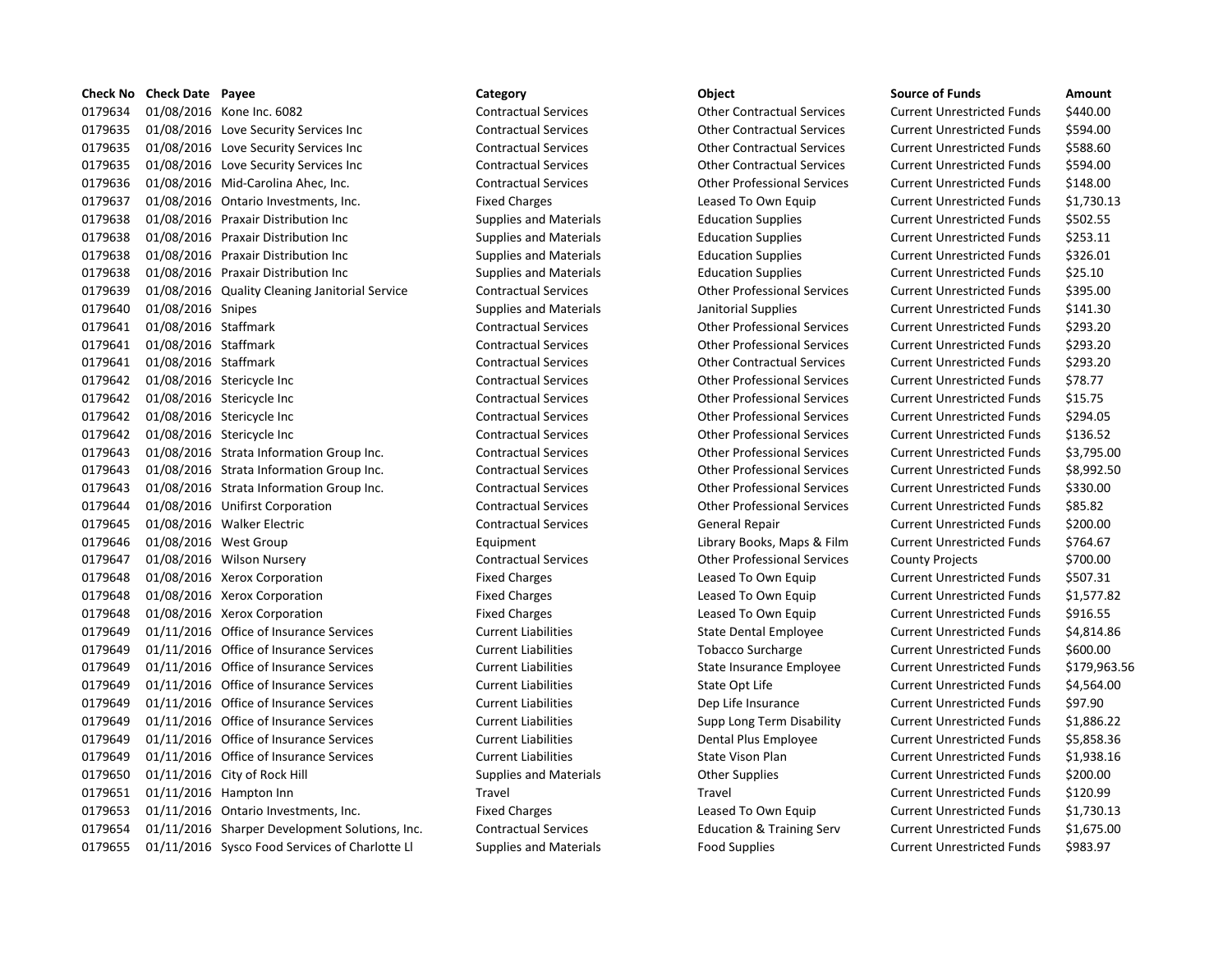## **Check No Check Date Payee Category Object Source of Funds Amount** 0179655 01/11/2016 Sysco Food Services of Charlotte Ll Supplies and Materials Food Supplies Current Unrestricted Funds \$61.10 0179655 01/11/2016 Sysco Food Services of Charlotte Ll Supplies and Materials Food Supplies Current Unrestricted Funds \$1,210.74 0179655 01/11/2016 Sysco Food Services of Charlotte Ll Supplies and Materials Food Supplies Current Unrestricted Funds \$122.20 0179655 01/11/2016 Sysco Food Services of Charlotte Ll Supplies and Materials Food Supplies Current Unrestricted Funds \$1,113.59 0179657 01/11/2016 York Technical College Foundation Fixed Charges Rent Non State Current Unrestricted Funds \$1.607.53 0179657 01/11/2016 York Technical College Foundation Fixed Charges Rent Non State Current Unrestricted Funds \$3,082.37 0179657 01/11/2016 York Technical College Foundation Fixed Charges Rent Non State Current Unrestricted Funds \$1,666.66 0179659 01/12/2016 Government Finance Officers Assoc o Fixed Charges Dues & Membership Fees Current Unrestricted Funds \$100.00 0179664 01/13/2016 Cupa-Hr **Travel Travel Current Unrestricted Funds** \$535.00 0179667 01/13/2016 Panera Llc Supplies and Materials Food Supplies Food Supplies Current Unrestricted Funds \$151.94 0179668 01/13/2016 S C State Board for Tech and Comp E Contractual Services Other Professional Services Current Unrestricted Funds \$246.00 0179678 01/14/2016 Winthrop University Travel Travel Travel In State Registration Fee Current Unrestricted Funds \$45.00 0179679 01/14/2016 Sams Club Direct **Fixed Charges** Fixed Charges **Dues & Membership Fees** Current Unrestricted Funds \$15.00 0179679 01/14/2016 Sams Club Direct **Fixed Charges** Fixed Charges Dues & Membership Fees Current Unrestricted Funds \$7.14 0179679 01/14/2016 Sams Club Direct **Fixed Charges** Fixed Charges Dues & Membership Fees Current Unrestricted Funds \$15.00 0179679 01/14/2016 Sams Club Direct **Fixed Charges** Fixed Charges Dues & Membership Fees Current Unrestricted Funds \$7.14 0179679 01/14/2016 Sams Club Direct Contractual Services Other Professional Services Current Unrestricted Funds \$15.00 0179679 01/14/2016 Sams Club Direct Contractual Services Current Professional Services Current Unrestricted Funds \$7.14 0179679 01/14/2016 Sams Club Direct Supplies Supplies and Materials Food Supplies Current Unrestricted Funds \$144.95 0179679 01/14/2016 Sams Club Direct Supplies Supplies and Materials Food Supplies Current Unrestricted Funds \$101.77 0179679 01/14/2016 Sams Club Direct Supplies and Materials Food Supplies Food Supplies Current Unrestricted Funds \$107.29 0179679 01/14/2016 Sams Club Direct **Fixed Charges** Fixed Charges Dues & Membership Fees Current Unrestricted Funds \$15.00 0179679 01/14/2016 Sams Club Direct **Fixed Charges** Fixed Charges Dues & Membership Fees Current Unrestricted Funds \$7.14 0179679 01/14/2016 Sams Club Direct Supplies Supplies and Materials Food Supplies Current Unrestricted Funds \$199.42 0179679 01/14/2016 Sams Club Direct Supplies and Materials Food Supplies Current Unrestricted Funds 561.62 0179679 01/14/2016 Sams Club Direct Supplies and Materials Food Supplies Current Unrestricted Funds 558.10 0179679 01/14/2016 Sams Club Direct Supplies and Materials Food Supplies Current Unrestricted Funds \$38.46 0179679 01/14/2016 Sams Club Direct Supplies and Materials Food Supplies Current Unrestricted Funds \$95.96 0179679 01/14/2016 Sams Club Direct Supplies Supplies and Materials Food Supplies Current Unrestricted Funds \$239.73 0179679 01/14/2016 Sams Club Direct Supplies and Materials Food Supplies Current Unrestricted Funds \$41.18 0179679 01/14/2016 Sams Club Direct **Fixed Charges** Fixed Charges Dues & Membership Fees Current Unrestricted Funds \$15.00 0179679 01/14/2016 Sams Club Direct **Fixed Charges** Fixed Charges Dues & Membership Fees Current Unrestricted Funds \$7.14 0179679 01/14/2016 Sams Club Direct Supplies and Materials Food Supplies Current Unrestricted Funds \$56.04 0179679 01/14/2016 Sams Club Direct Supplies Supplies and Materials Current Unrestricted Funds 5113.65 0179679 01/14/2016 Sams Club Direct **Fixed Charges** Fixed Charges Dues & Membership Fees Current Unrestricted Funds \$45.00 0179679 01/14/2016 Sams Club Direct **Fixed Charges** Fixed Charges Dues & Membership Fees Current Unrestricted Funds \$15.00 0179679 01/14/2016 Sams Club Direct **Fixed Charges** Fixed Charges Dues & Membership Fees Current Unrestricted Funds \$15.00 0179679 01/14/2016 Sams Club Direct **Fixed Charges** Fixed Charges Dues & Membership Fees Current Unrestricted Funds \$7.14 0179679 01/14/2016 Sams Club Direct **Fixed Charges** Fixed Charges Dues & Membership Fees Current Unrestricted Funds \$15.00 0179679 01/14/2016 Sams Club Direct **Fixed Charges** Fixed Charges Dues & Membership Fees Current Unrestricted Funds \$7.14 0179679 01/14/2016 Sams Club Direct Supplies and Materials Food Supplies Current Unrestricted Funds \$47.28 0179679 01/14/2016 Sams Club Direct Supplies and Materials Food Supplies Current Unrestricted Funds 546.62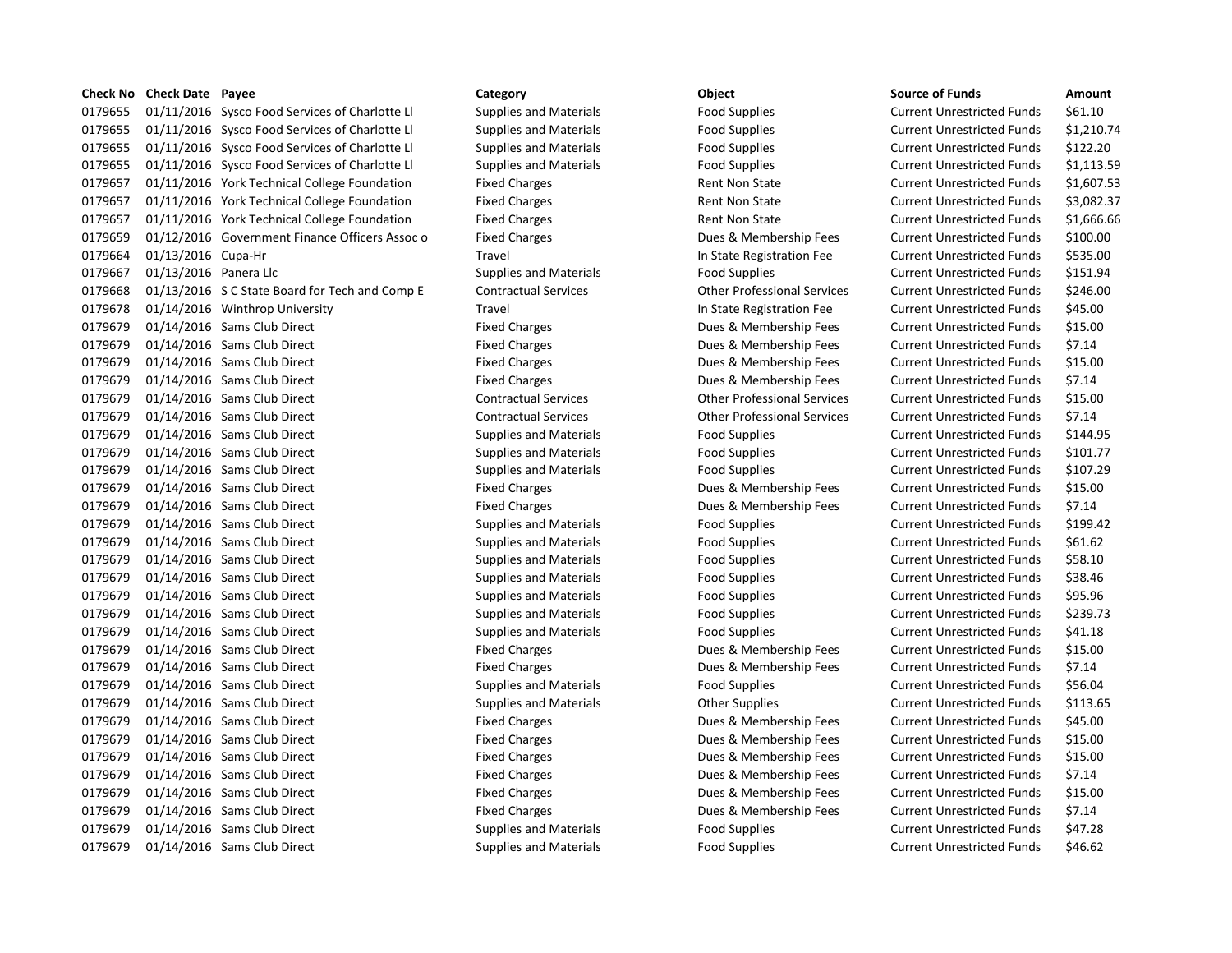| <b>Check No</b> | <b>Check Date Payee</b> |                                                | Category                      | Object                               | Source of Funds                   | Amount     |
|-----------------|-------------------------|------------------------------------------------|-------------------------------|--------------------------------------|-----------------------------------|------------|
| 0179681         |                         | 01/19/2016 Bank of America                     | <b>Current Liabilities</b>    | A/P Bank of America                  | Current Unrestricted Funds        | \$163,44   |
| 0179687         |                         | 01/20/2016 Lancaster County Chamber of Commerc | <b>Fixed Charges</b>          | Dues & Membership Fees               | <b>Current Unrestricted Funds</b> | \$300.00   |
| 0179689         |                         | 01/20/2016 Piedmont Technical College          | <b>Contractual Services</b>   | <b>Education &amp; Training Serv</b> | <b>Current Unrestricted Funds</b> | \$85.00    |
| 0179689         |                         | 01/20/2016 Piedmont Technical College          | <b>Contractual Services</b>   | <b>Education &amp; Training Serv</b> | <b>Current Unrestricted Funds</b> | \$85.00    |
| 0179690         |                         | 01/20/2016 S C Assoc of Student Fin Aid Admin  | <b>Fixed Charges</b>          | Dues & Membership Fees               | <b>Current Unrestricted Funds</b> | \$30.00    |
| 0179691         |                         | 01/20/2016 Southeastern Assoc of Edu Opp Prog  | Travel                        | Travel                               | <b>Current Restricted Funds</b>   | \$923.00   |
| 0179691         |                         | 01/20/2016 Southeastern Assoc of Edu Opp Prog  | Travel                        | Travel                               | <b>Current Restricted Funds</b>   | \$923.00   |
| 0179692         |                         | 01/20/2016 S C Dept of Social Services         | <b>Contractual Services</b>   | <b>Other Professional Services</b>   | <b>Current Unrestricted Funds</b> | \$75.00    |
| 0179693         |                         | 01/21/2016 Cherry Tree, LLC                    | <b>Fixed Charges</b>          | <b>Rent Non State</b>                | <b>Current Unrestricted Funds</b> | \$8,532.5  |
| 0179694         |                         | 01/21/2016 Chester Metropolitan District       | <b>Contractual Services</b>   | <b>Utilities</b>                     | <b>Current Unrestricted Funds</b> | \$87.91    |
| 0179695         |                         | 01/25/2016 American Society for Engineering Ed | <b>Fixed Charges</b>          | Dues & Membership Fees               | <b>Current Unrestricted Funds</b> | \$100.00   |
| 0179700         |                         | 01/25/2016 Barnes and Noble College Bookstore  | <b>Current Liabilities</b>    | A/P College Barnes & Noble           | <b>Current Unrestricted Funds</b> | \$585.40   |
| 0179701         |                         | 01/25/2016 Barnes and Noble College Bookstore  | <b>Current Liabilities</b>    | A/P College Barnes & Noble           | <b>Current Unrestricted Funds</b> | \$3.40     |
| 0179701         |                         | 01/25/2016 Barnes and Noble College Bookstore  | <b>Current Liabilities</b>    | A/P College Barnes & Noble           | <b>Current Unrestricted Funds</b> | \$5,589.5  |
| 0179702         |                         | 01/26/2016 Adams Outdoor Advertising of Nc     | <b>Contractual Services</b>   | Advertising                          | <b>Current Unrestricted Funds</b> | \$5,325.0  |
| 0179702         |                         | 01/26/2016 Adams Outdoor Advertising of Nc     | <b>Contractual Services</b>   | Advertising                          | <b>Current Unrestricted Funds</b> | \$787.00   |
| 0179702         |                         | 01/26/2016 Adams Outdoor Advertising of Nc     | <b>Contractual Services</b>   | Advertising                          | <b>Current Unrestricted Funds</b> | \$1,650.0  |
| 0179702         |                         | 01/26/2016 Adams Outdoor Advertising of Nc     | <b>Contractual Services</b>   | Advertising                          | <b>Current Unrestricted Funds</b> | \$1,650.0  |
| 0179703         |                         | 01/26/2016 Airgas Usa, Llc                     | <b>Supplies and Materials</b> | <b>Education Supplies</b>            | <b>Current Unrestricted Funds</b> | \$11.94    |
| 0179704         |                         | 01/26/2016 Arcpoint Labs                       | <b>Contractual Services</b>   | <b>Other Professional Services</b>   | <b>Current Unrestricted Funds</b> | \$30.00    |
| 0179705         |                         | 01/26/2016 Canon Solutions America Inc         | <b>Fixed Charges</b>          | Leased To Own Equip                  | <b>Current Unrestricted Funds</b> | \$2,347.0  |
| 0179705         |                         | 01/26/2016 Canon Solutions America Inc         | <b>Fixed Charges</b>          | Leased To Own Equip                  | <b>Current Unrestricted Funds</b> | \$11.43    |
| 0179705         |                         | 01/26/2016 Canon Solutions America Inc         | <b>Fixed Charges</b>          | <b>Rental Other</b>                  | <b>Current Unrestricted Funds</b> | \$31.41    |
| 0179706         |                         | 01/26/2016 Caretaker Management Service Inc    | <b>Contractual Services</b>   | <b>Other Professional Services</b>   | <b>Current Unrestricted Funds</b> | \$950.00   |
| 0179706         |                         | 01/26/2016 Caretaker Management Service Inc    | <b>Contractual Services</b>   | <b>Other Professional Services</b>   | <b>Current Unrestricted Funds</b> | \$400.00   |
| 0179706         |                         | 01/26/2016 Caretaker Management Service Inc    | <b>Contractual Services</b>   | <b>Other Contractual Services</b>    | <b>Current Unrestricted Funds</b> | \$1,205.0  |
| 0179707         |                         | 01/26/2016 Catering Affairs                    | <b>Supplies and Materials</b> | <b>Food Supplies</b>                 | <b>Current Unrestricted Funds</b> | \$1,662.0  |
| 0179708         |                         | 01/26/2016 Charlotte Business Journal          | <b>Contractual Services</b>   | Advertising                          | <b>Current Unrestricted Funds</b> | \$2,287.0  |
| 0179709         |                         | 01/26/2016 Chef's Catering                     | <b>Supplies and Materials</b> | <b>Food Supplies</b>                 | <b>Current Unrestricted Funds</b> | \$456.00   |
| 0179709         |                         | 01/26/2016 Chef's Catering                     | <b>Supplies and Materials</b> | <b>Food Supplies</b>                 | <b>Current Unrestricted Funds</b> | \$386.15   |
| 0179710         |                         | 01/26/2016 City of Rock Hill                   | <b>Supplies and Materials</b> | Fuel                                 | <b>Current Unrestricted Funds</b> | \$730.22   |
| 0179711         |                         | 01/26/2016 Cline Brandt Kochenower and Company | <b>Contractual Services</b>   | Auditing, Acct, Fin. Services        | <b>Current Unrestricted Funds</b> | \$100.00   |
| 0179711         |                         | 01/26/2016 Cline Brandt Kochenower and Company | <b>Contractual Services</b>   | Auditing, Acct, Fin. Services        | <b>Current Unrestricted Funds</b> | \$3,100.0  |
| 0179711         |                         | 01/26/2016 Cline Brandt Kochenower and Company | <b>Contractual Services</b>   | Auditing, Acct, Fin. Services        | <b>Current Unrestricted Funds</b> | $$-400.00$ |
| 0179712         |                         | 01/26/2016 Dais, Inc. D/B/A Regroup            | <b>Contractual Services</b>   | <b>Other Contractual Services</b>    | <b>Current Unrestricted Funds</b> | \$5,350.0  |
| 0179713         |                         | 01/26/2016 Data Network Solutions Inc          | <b>Contractual Services</b>   | <b>Other Contractual Services</b>    | <b>Current Unrestricted Funds</b> | \$484.00   |
| 0179713         |                         | 01/26/2016 Data Network Solutions Inc          | <b>Contractual Services</b>   | <b>Other Contractual Services</b>    | <b>Current Unrestricted Funds</b> | \$1,320.0  |
| 0179713         |                         | 01/26/2016 Data Network Solutions Inc          | <b>Contractual Services</b>   | <b>Other Contractual Services</b>    | <b>Current Unrestricted Funds</b> | \$245.00   |
| 0179713         |                         | 01/26/2016 Data Network Solutions Inc          | <b>Contractual Services</b>   | <b>Other Contractual Services</b>    | <b>Current Unrestricted Funds</b> | \$160.00   |
| 0179713         |                         | 01/26/2016 Data Network Solutions Inc          | <b>Contractual Services</b>   | <b>Other Contractual Services</b>    | <b>Current Unrestricted Funds</b> | \$185.00   |
| 0179713         |                         | 01/26/2016 Data Network Solutions Inc          | <b>Contractual Services</b>   | <b>Other Contractual Services</b>    | <b>Current Unrestricted Funds</b> | \$185.00   |
| 0179713         |                         | 01/26/2016 Data Network Solutions Inc          | <b>Contractual Services</b>   | <b>Other Contractual Services</b>    | <b>Current Unrestricted Funds</b> | \$160.00   |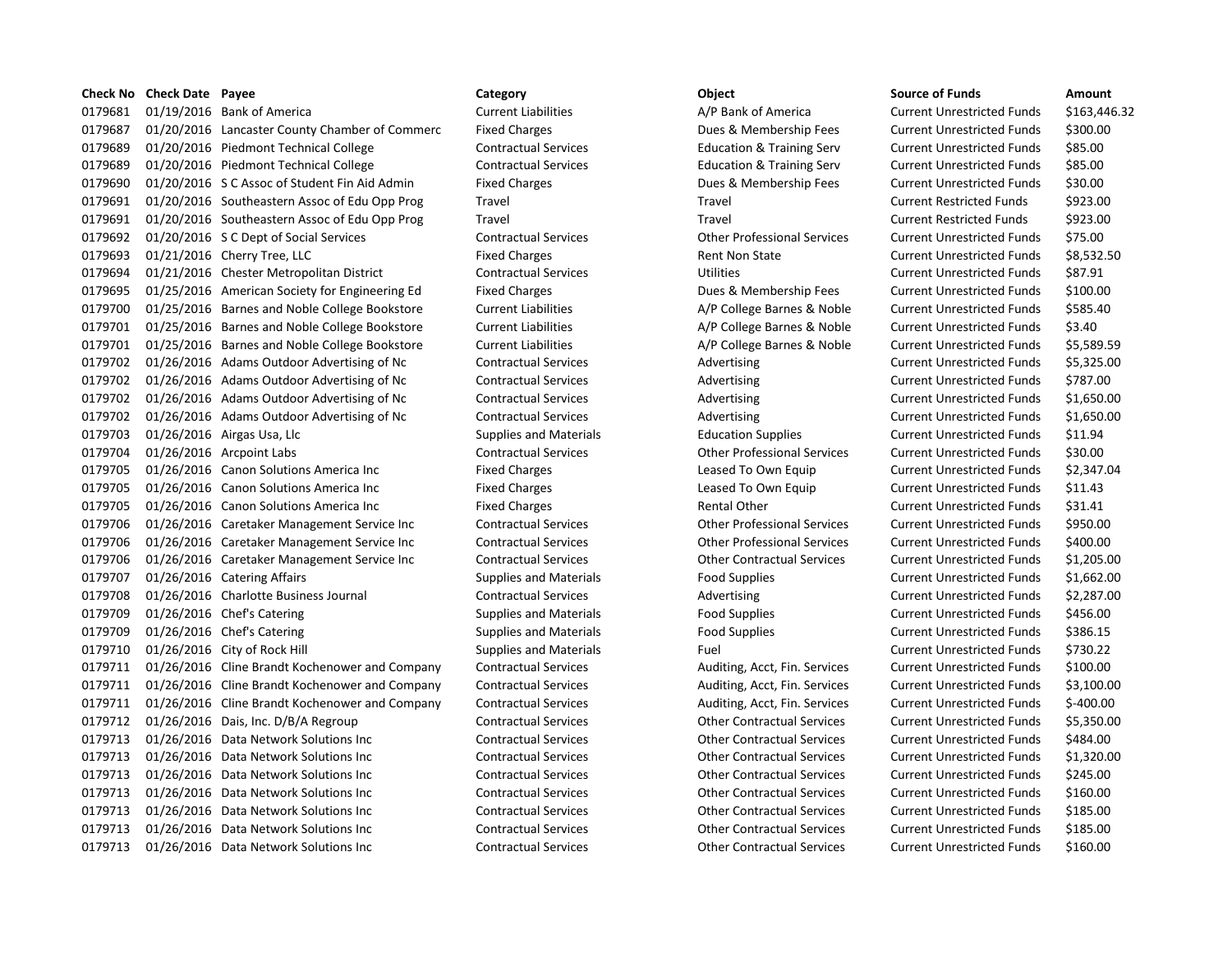# 0179713 01/26/2016 Data Network Solutions Inc Contractual Services Other Contractual Services Current Unrestricted Funds \$130.00 0179713 01/26/2016 Data Network Solutions Inc Contractual Services Other Contractual Services Current Unrestricted Funds \$130.00 0179713 01/26/2016 Data Network Solutions Inc Contractual Services Other Contractual Services Current Unrestricted Funds \$1,320.00 0179713 01/26/2016 Data Network Solutions Inc Contractual Services Other Contractual Services Current Unrestricted Funds \$130.00 0179713 01/26/2016 Data Network Solutions Inc Contractual Services Other Contractual Services Current Unrestricted Funds \$130.00 0179714 01/26/2016 William A. Dixon **Demanent Improvements** Other Permanent Imp Unexpended Plant \$1,875.00 0179715 01/26/2016 Eagle Wood, Inc Permanent Improvements Other Permanent Imp Unexpended Plant \$43,774.20 0179716 01/26/2016 Education to Go Contractual Services Other Professional Services Current Unrestricted Funds \$84.75 0179717 01/26/2016 Fort Mill B B Q Comp. Supplies and Materials Food Supplies Food Supplies Current Unrestricted Funds \$437.11 0179718 01/26/2016 GCH Tool Group Contractual Services General Repair Current Unrestricted Funds \$11,365.86 0179719 01/26/2016 Granite Contracting, LLC Permanent Improvements Other Permanent Imp Unexpended Plant \$19,735.14 0179720 01/26/2016 Halo Branded Solutions Supplies and Materials Promotional Current Unrestricted Funds \$186.03 0179720 01/26/2016 Halo Branded Solutions Supplies and Materials Promotional Current Unrestricted Funds \$0.01 0179720 01/26/2016 Halo Branded Solutions Supplies and Materials Promotional Promotional Current Unrestricted Funds \$482.00 0179720 01/26/2016 Halo Branded Solutions Supplies and Materials Promotional Current Unrestricted Funds \$724.57 0179720 01/26/2016 Halo Branded Solutions Supplies and Materials Promotional Current Unrestricted Funds \$981.43 0179720 01/26/2016 Halo Branded Solutions Supplies and Materials Promotional Promotional Current Unrestricted Funds \$785.40 0179721 01/26/2016 Interior Plantscapes Llc Contractual Services Other Professional Services Current Unrestricted Funds \$305.00 0179722 01/26/2016 Kone Inc. 6082 Contractual Services Other Contractual Services Current Unrestricted Funds \$440.00 0179723 01/26/2016 Love Security Services Inc Contractual Services Other Contractual Services Current Unrestricted Funds \$432.00 0179724 01/26/2016 Lowes Home Centers Contractual Services General Repair Current Unrestricted Funds \$90.35 0179724 01/26/2016 Lowes Home Centers Contractual Services General Repair Current Unrestricted Funds \$79.73 0179725 01/26/2016 Mitre Design Inc Contractual Services Other Professional Services Current Unrestricted Funds \$1,750.00 0179726 01/26/2016 Ontario Investments, Inc. Tixed Charges Exercicles Leased To Own Equip Current Unrestricted Funds \$189.80 0179726 01/26/2016 Ontario Investments, Inc. Tixed Charges Exercise Leased To Own Equip Current Unrestricted Funds \$1,730.13 0179726 01/26/2016 Ontario Investments, Inc. The Fixed Charges Charges Leased To Own Equip Current Unrestricted Funds \$196.64 0179727 01/26/2016 Pearson Education Inc Supplies and Materials Education Supplies Current Unrestricted Funds \$-570.00 0179727 01/26/2016 Pearson Education Inc Supplies and Materials Education Supplies Current Unrestricted Funds \$570.00 0179727 01/26/2016 Pearson Education Inc Supplies and Materials Education Supplies Current Unrestricted Funds \$570.00 0179727 01/26/2016 Pearson Education Inc Supplies and Materials Education Supplies Current Unrestricted Funds \$760.00 0179727 01/26/2016 Pearson Education Inc Supplies and Materials Education Supplies Current Unrestricted Funds \$570.00 0179727 01/26/2016 Pearson Education Inc Supplies and Materials Education Supplies Current Unrestricted Funds \$36.61 0179728 01/26/2016 Penn Station Subs Supplies and Materials Food Supplies Current Unrestricted Funds \$198.07 0179729 01/26/2016 Phillips Staffing Contractual Services Other Professional Services Current Unrestricted Funds \$2,222.20 0179730 01/26/2016 Praxair Distribution Inc Supplies and Materials Education Supplies Current Unrestricted Funds \$244.95 0179730 01/26/2016 Praxair Distribution Inc Supplies and Materials Education Supplies Current Unrestricted Funds \$490.24 0179731 01/26/2016 Quality Cleaning Janitorial Service Contractual Services Other Professional Services Current Unrestricted Funds \$395.00 0179732 01/26/2016 Rci of Sc Inc **Demanent Improvements** Reimbursables Unexpended Plant \$158.40 0179732 01/26/2016 Rci of Sc Inc Permanent Improvements Fees, Arch, Eng & Other Unexpended Plant \$1,500.00 0179733 01/26/2016 Record Storage Systems Contractual Services Data Processing Serv Current Unrestricted Funds \$133.21 0179735 01/26/2016 Rock Hill Truck & Trailer & Sales, Contractual Services Motor Vehicle Repair Current Unrestricted Funds \$908.40 0179735 01/26/2016 Rock Hill Truck & Trailer & Sales, Contractual Services Motor Vehicle Repair Current Unrestricted Funds \$-616.08

**Check No Check Date Payee Category Object Source of Funds Amount**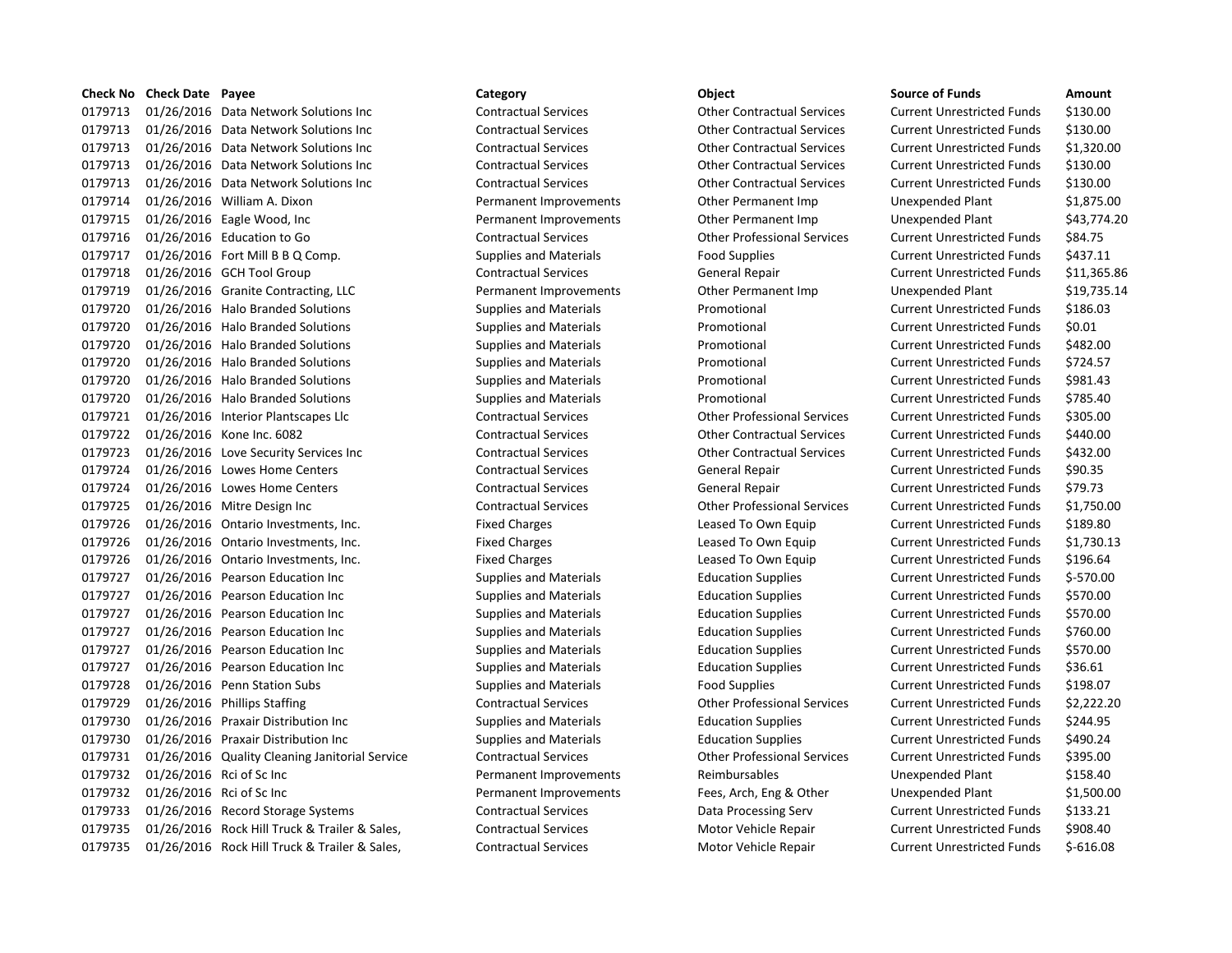| <b>Check No</b> | <b>Check Date Payee</b> |                                              | Category                         | Object                             | <b>Source of Funds</b>            | Amount      |
|-----------------|-------------------------|----------------------------------------------|----------------------------------|------------------------------------|-----------------------------------|-------------|
| 0179736         |                         | 01/26/2016 Schooldude.Com Inc                | <b>Contractual Services</b>      | <b>Other Professional Services</b> | <b>Current Unrestricted Funds</b> | \$2,629.98  |
| 0179736         |                         | 01/26/2016 Schooldude.Com Inc                | <b>Contractual Services</b>      | <b>Other Professional Services</b> | <b>Current Unrestricted Funds</b> | \$1,051.99  |
| 0179736         |                         | 01/26/2016 Schooldude.Com Inc                | <b>Contractual Services</b>      | <b>Other Professional Services</b> | <b>Current Unrestricted Funds</b> | \$2,815.00  |
| 0179737         |                         | 01/26/2016 Simplex Grinnell Lp               | <b>Contractual Services</b>      | <b>Other Professional Services</b> | <b>Current Unrestricted Funds</b> | \$1,600.00  |
| 0179738         | 01/26/2016 Staffmark    |                                              | <b>Contractual Services</b>      | <b>Other Contractual Services</b>  | <b>Current Unrestricted Funds</b> | \$293.20    |
| 0179738         | 01/26/2016 Staffmark    |                                              | <b>Contractual Services</b>      | <b>Other Professional Services</b> | <b>Current Unrestricted Funds</b> | \$293.20    |
| 0179738         | 01/26/2016 Staffmark    |                                              | <b>Contractual Services</b>      | <b>Other Contractual Services</b>  | <b>Current Unrestricted Funds</b> | \$502.74    |
| 0179739         |                         | 01/26/2016 Terminix Service Inc              | <b>Contractual Services</b>      | <b>Other Contractual Services</b>  | <b>Current Unrestricted Funds</b> | \$55.00     |
| 0179740         |                         | 01/26/2016 Unifirst Corporation              | <b>Contractual Services</b>      | <b>Other Professional Services</b> | <b>Current Unrestricted Funds</b> | \$85.82     |
| 0179741         |                         | 01/26/2016 United Rentals                    | <b>Fixed Charges</b>             | Rental Other                       | <b>Current Unrestricted Funds</b> | \$476.75    |
| 0179742         |                         | 01/26/2016 Waste Management of the Carolinas | <b>Contractual Services</b>      | <b>Utilities</b>                   | <b>Current Unrestricted Funds</b> | \$257.41    |
| 0179743         | 01/26/2016 West Group   |                                              | Equipment                        | Library Books, Maps & Film         | <b>Current Unrestricted Funds</b> | \$557.75    |
| 0179744         |                         | 01/26/2016 White Office Furniture            | <b>Contractual Services</b>      | <b>Other Professional Services</b> | <b>Current Unrestricted Funds</b> | \$6,479.20  |
| 0179745         |                         | 01/26/2016 Henry Schein Inc.                 | Equipment                        | <b>Educational Equipment</b>       | <b>Current Restricted Funds</b>   | \$17,990.00 |
| 0179745         |                         | 01/26/2016 Henry Schein Inc.                 | Equipment                        | <b>Educational Equipment</b>       | <b>Current Restricted Funds</b>   | \$135.00    |
| 0179753         |                         | 01/27/2016 SoundExchange                     | <b>Contractual Services</b>      | <b>Promotional Services</b>        | <b>Current Unrestricted Funds</b> | \$600.00    |
| 0179754         |                         | 01/27/2016 SoundExchange                     | <b>Contractual Services</b>      | <b>Promotional Services</b>        | <b>Current Unrestricted Funds</b> | \$100.00    |
| 0179756         |                         | 01/27/2016 Two Year College English Assoc SE | Travel                           | Out of State Registration Fees     | <b>Current Unrestricted Funds</b> | \$162.00    |
| 0179757         |                         | 01/27/2016 Water Environment Assoc. of SC    | <b>Fixed Charges</b>             | Dues & Membership Fees             | <b>Current Unrestricted Funds</b> | \$35.00     |
| 0179757         |                         | 01/27/2016 Water Environment Assoc. of SC    | <b>Fixed Charges</b>             | Dues & Membership Fees             | <b>Current Unrestricted Funds</b> | \$35.00     |
| 0179759         |                         | 01/27/2016 Business Card                     | Travel                           | Out of State Other Trans           | <b>Current Unrestricted Funds</b> | \$27.30     |
| 0179759         |                         | 01/27/2016 Business Card                     | Travel                           | Out of State Other Trans           | <b>Current Unrestricted Funds</b> | \$33.00     |
| 0179759         |                         | 01/27/2016 Business Card                     | Travel                           | Out of State Misc Travel           | <b>Current Unrestricted Funds</b> | \$40.00     |
| 0179759         |                         | 01/27/2016 Business Card                     | Travel                           | In State Lodging                   | <b>Current Restricted Funds</b>   | \$453.28    |
| 0179759         |                         | 01/27/2016 Business Card                     | Travel                           | In State Lodging                   | <b>Current Unrestricted Funds</b> | \$398.32    |
| 0179759         |                         | 01/27/2016 Business Card                     | Travel                           | In State Lodging                   | <b>Current Unrestricted Funds</b> | \$228.66    |
| 0179759         |                         | 01/27/2016 Business Card                     | Travel                           | In State Lodging                   | <b>Current Unrestricted Funds</b> | \$228.66    |
| 0179759         |                         | 01/27/2016 Business Card                     | Travel                           | In State Lodging                   | <b>Current Unrestricted Funds</b> | \$228.66    |
| 0179759         |                         | 01/27/2016 Business Card                     | Travel                           | In State Misc Travel Exp           | <b>Current Unrestricted Funds</b> | \$37.07     |
| 0179759         |                         | 01/27/2016 Business Card                     | Travel                           | Out of State Lodging               | <b>Current Unrestricted Funds</b> | \$534.67    |
| 0179759         |                         | 01/27/2016 Business Card                     | Travel                           | Out of State Lodging               | <b>Current Unrestricted Funds</b> | \$102.60    |
| 0179759         |                         | 01/27/2016 Business Card                     | Travel                           | Out of State Lodging               | <b>Current Unrestricted Funds</b> | \$102.60    |
| 0179759         |                         | 01/27/2016 Business Card                     | Travel                           | Out of State Lodging               | <b>Current Unrestricted Funds</b> | \$508.38    |
| 0179759         |                         | 01/27/2016 Business Card                     | Travel                           | Out of State Air Trans             | <b>Current Unrestricted Funds</b> | \$120.00    |
| 0179759         |                         | 01/27/2016 Business Card                     | Travel                           | Out of State Air Trans             | <b>Current Unrestricted Funds</b> | \$25.00     |
| 0179763         |                         | 01/28/2016 AWS Student Welding Chapter       | Op Revenue - Other Current Unres | Miscellaneous                      | <b>Current Unrestricted Funds</b> | \$100.00    |
| 0179764         | 01/28/2016 Petty Cash   |                                              | <b>Supplies and Materials</b>    | <b>Office Supplies</b>             | <b>Current Unrestricted Funds</b> | \$31.39     |
| 0179764         | 01/28/2016 Petty Cash   |                                              | <b>Supplies and Materials</b>    | Food Supplies                      | <b>Current Unrestricted Funds</b> | \$8.52      |
| 0179764         | 01/28/2016 Petty Cash   |                                              | <b>Supplies and Materials</b>    | <b>Food Supplies</b>               | <b>Current Unrestricted Funds</b> | \$7.30      |
| 0179764         | 01/28/2016 Petty Cash   |                                              | <b>Supplies and Materials</b>    | Office Supplies                    | <b>Current Unrestricted Funds</b> | \$25.63     |
| 0179764         | 01/28/2016 Petty Cash   |                                              | <b>Supplies and Materials</b>    | Postage                            | <b>Current Unrestricted Funds</b> | \$7.23      |
| 0179764         | 01/28/2016 Petty Cash   |                                              | <b>Contractual Services</b>      | Printing                           | <b>Current Unrestricted Funds</b> | \$8.84      |